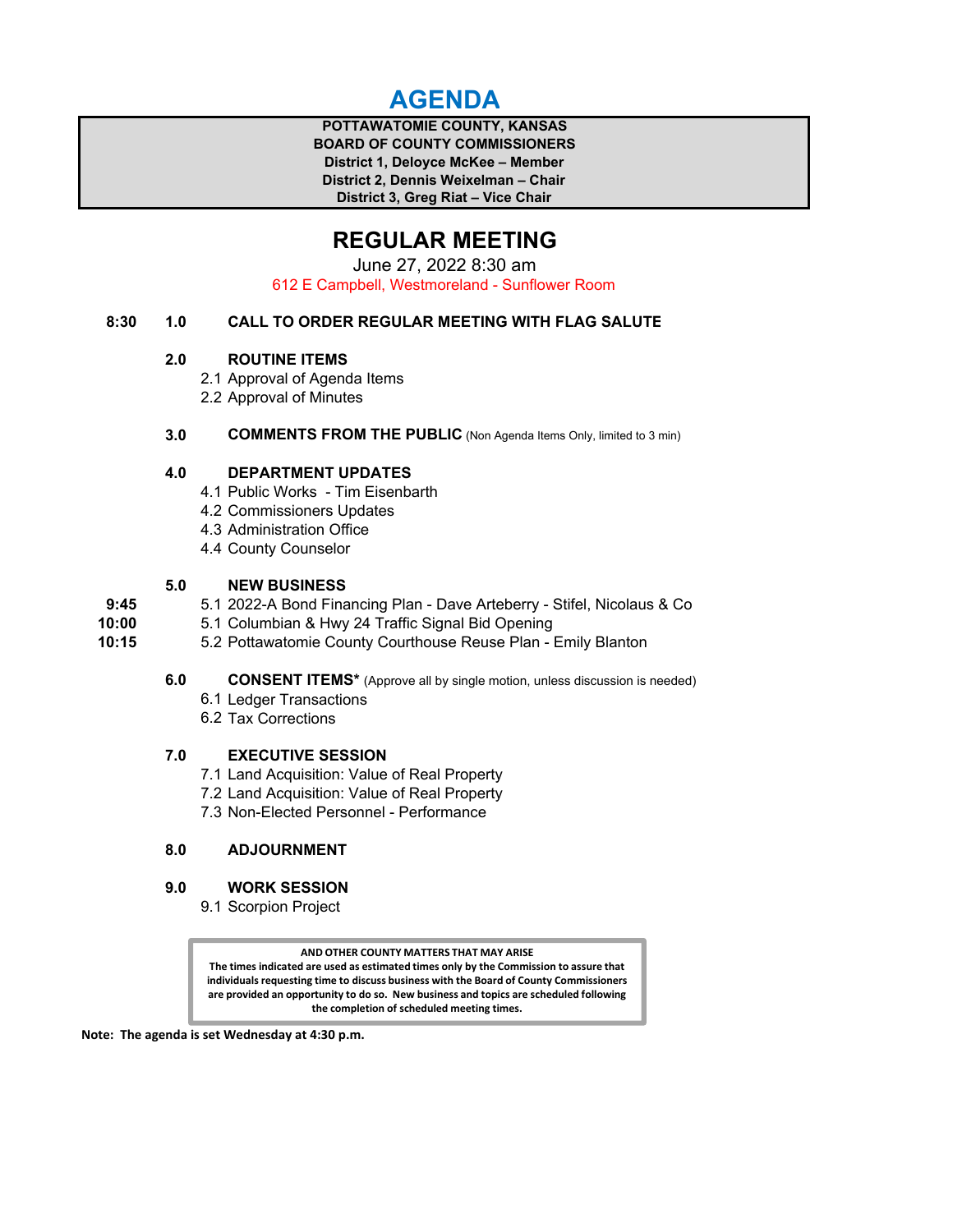# **Pottawatomie County Planning Commission**

|                      | <b>Date</b>      | <b>Current Term</b> | <b>BOCC</b>     | Terms     |                                                                  |
|----------------------|------------------|---------------------|-----------------|-----------|------------------------------------------------------------------|
| <b>Name</b>          | <b>Appointed</b> | <b>Expires</b>      | <b>District</b> | Remaining |                                                                  |
| Michael Heigert      | August 2016      | Sep 2022            | At-Large        | 0         | Appointed by BOCC August 2016 as At-Large position               |
| <b>Jared Cox</b>     | August 2017      | Jul 2023            |                 | 0         | Apponted by BOCC August 2016 - Term Started June 2017            |
| Andrew Klein         | August 2017      | <b>Jul 2023</b>     | At-Large        | 0         | Apponted by BOCC August 2016 - Term started June 2017            |
| Doug Kern            | July 2018        | Aug 2024            |                 | 0         | Appointed by Commissioner McKee July 2018                        |
| Norm Stutzman        | August 2018      | Sep 2024            |                 | 0         | Appointed by Commissioner Altenhofen August 2018                 |
| <b>Robert Busby</b>  | <b>June 2020</b> | <b>Jul 2023</b>     |                 |           | Appointed by Commissioner McKee June 2020 to replace Robert Boyd |
| Lynn Schwandt        | <b>July 2021</b> | Aug 2024            |                 |           | Appointed by Commissioner Riat - Term started July 2021          |
| Marcie Wood          | **               | Sep 2022            | At-Large        | 0         | Appointed by BOCC as an At-Large position                        |
| <b>Tim Diederich</b> | $***$            | Sep 2022            |                 | 0         | Appointed by Commissioner Weixelman Aug 2014.                    |
| Armon Bosse Jr       | $\pi\pi$         | Sep 2022            | At-Large        |           | Appointed by Commissioner Hartwich Aug 2015                      |

\*\* Regular terms have expired. Appointed by BOCC to serve one additional 1 year term - Sept 2021 thru Sept 2022

Planning Commission members are appointed by the Board of County Commissioners.

There shall be ten (10) regular voting members of the Planning Commission: two (2) members shall be appointed from each County Commission district and four (4) members shall be appointed at-large.

Planning Commissioners may be appointed for terms of one, two, or three years, and each may serve for two (2) consecutive full terms without re-appointment from the County Commission.

Following their second term, a Planning Commissioner may continue to serve, but the County Commission must re-appoint the Planning Commissioner at the conclusion of each subsequent term.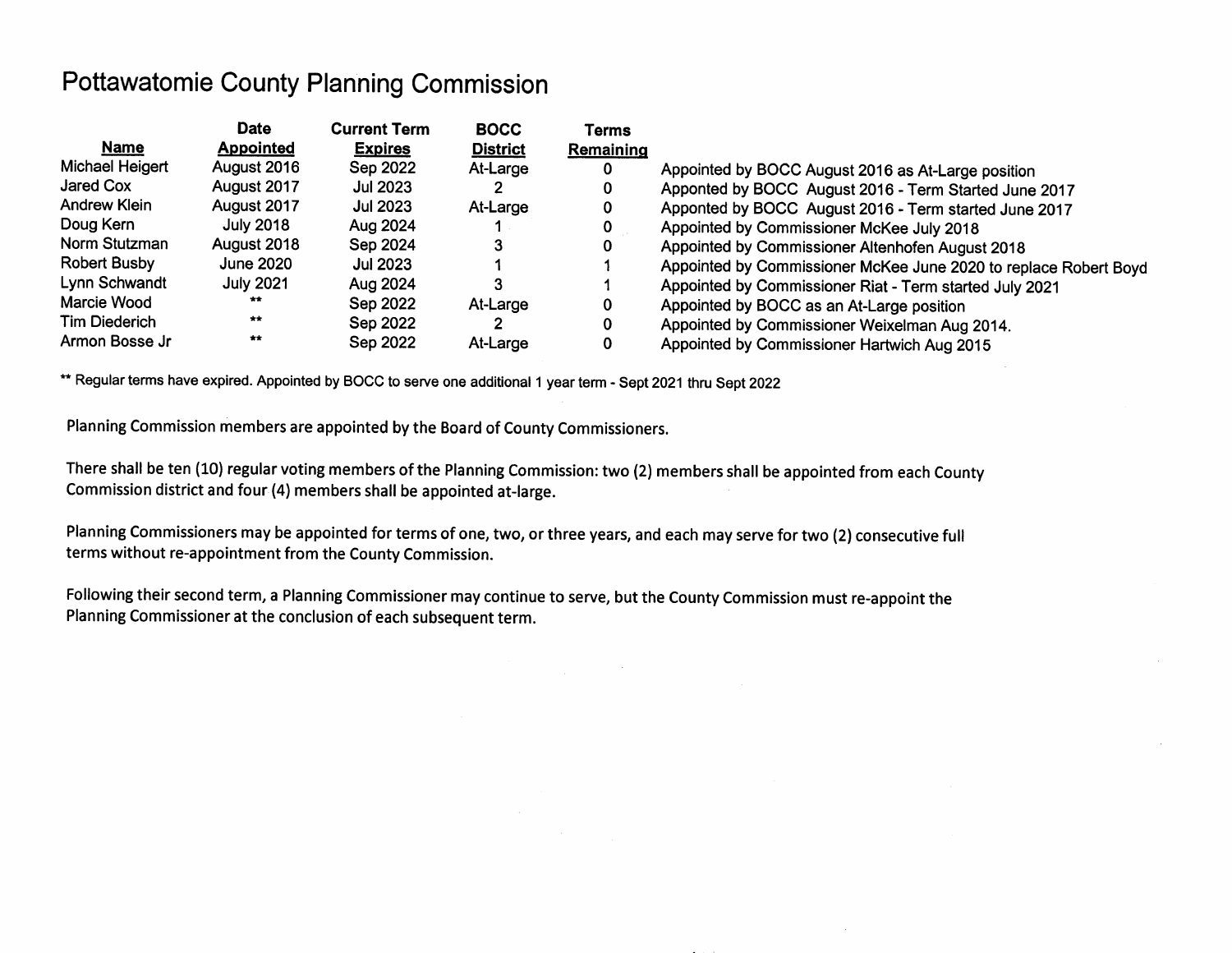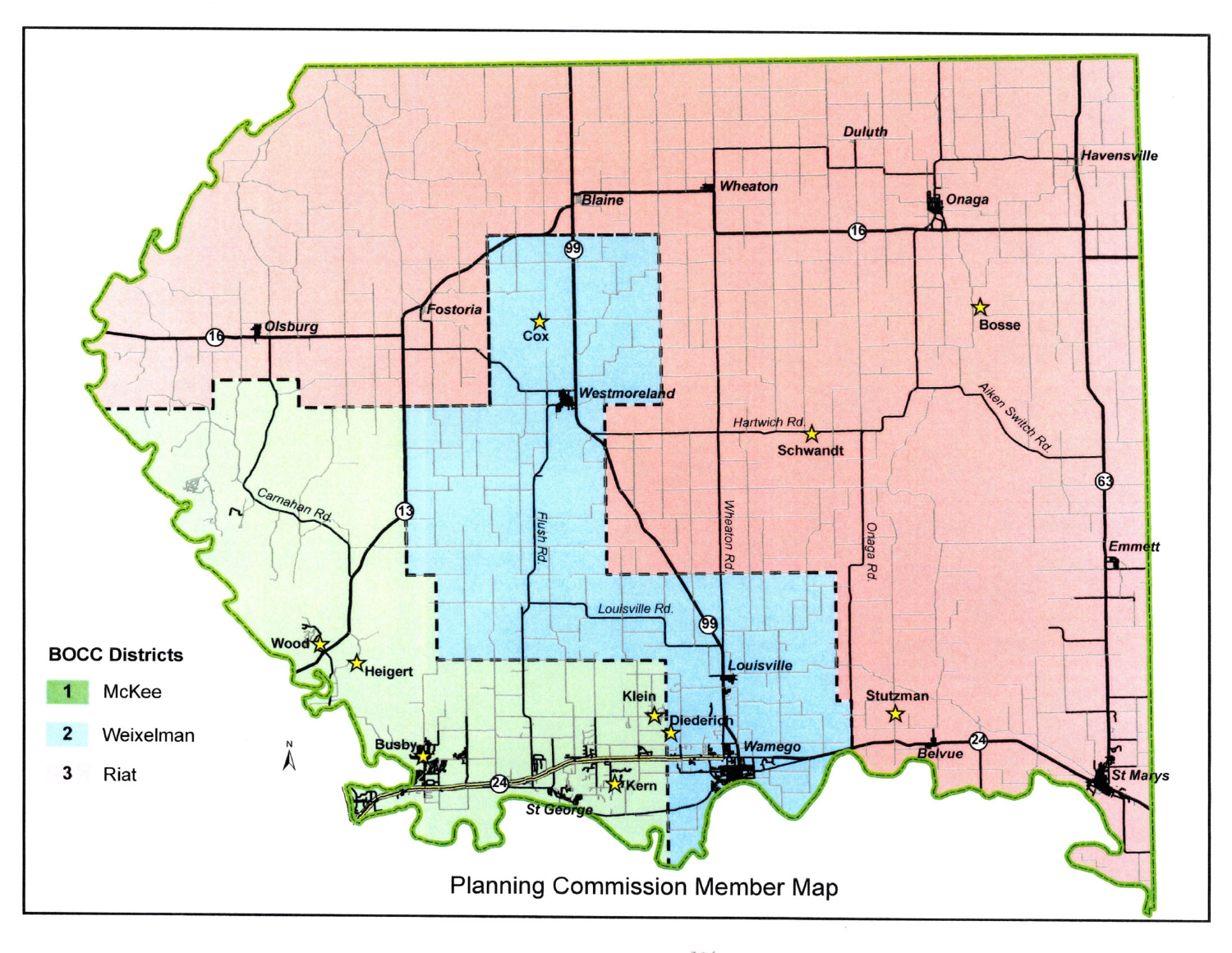# **Sizing Calculation (6.23.22)**

**Pottawatomie County, Kansas General Obligation Bonds Series 2022-A**

## **Table of Contents**

|                                               | Page                        |
|-----------------------------------------------|-----------------------------|
| Sizing Calculation - Settlement Basis         |                             |
| Sizing Calculation - Project Cost Basis       | $\mathcal{D}_{\mathcal{L}}$ |
| Calcualtion of Available Funds                | 3                           |
| <b>Temporary Notes Redemption Information</b> | 4                           |
| <b>Estimated Costs of Issuance</b>            | 5                           |

 $\boxed{\text{STIEL}}$  Public Finance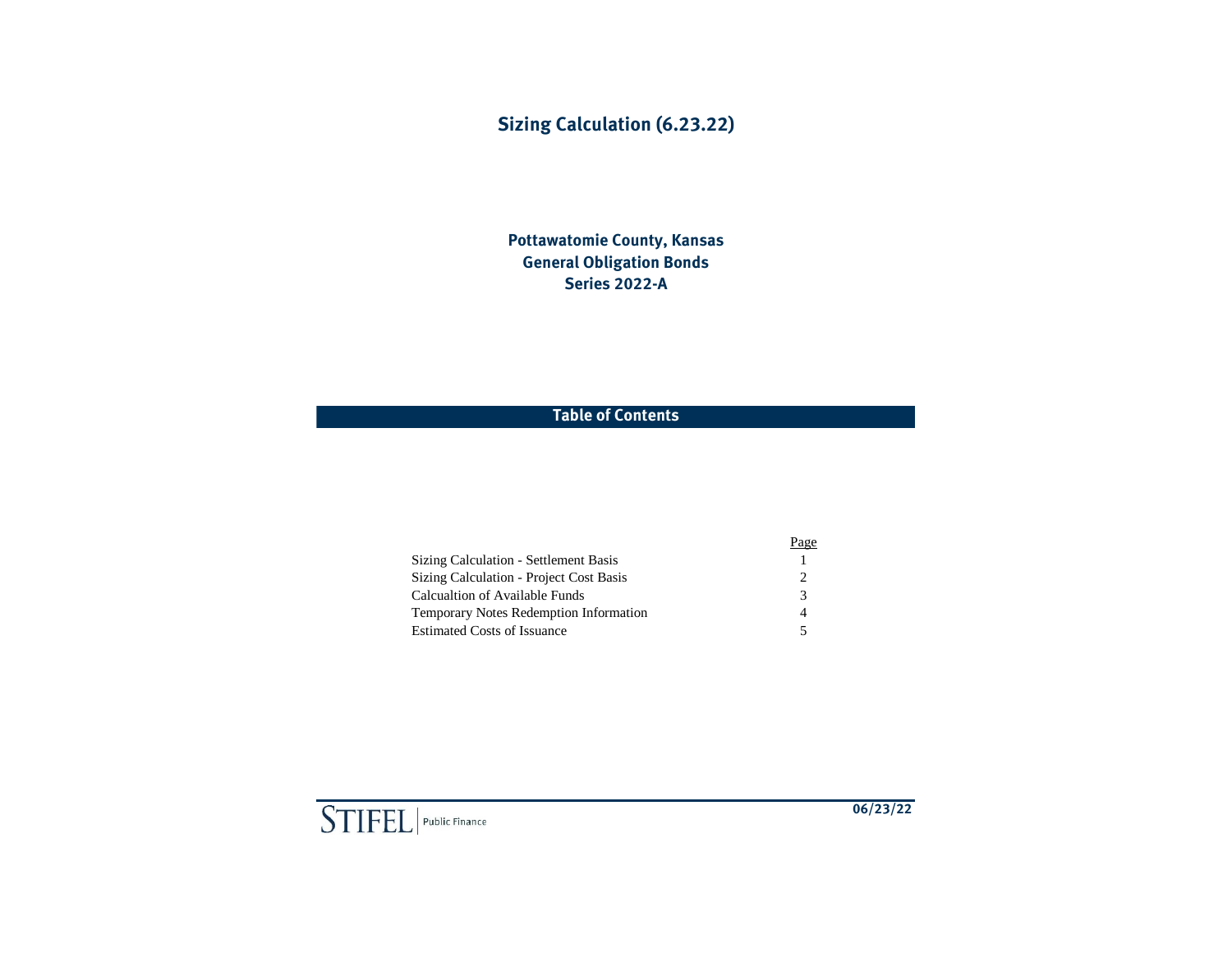## **Sizing Calculation - Settlement Basis**

| <b>Sources of Funds</b>                         | Whispering<br><b>Meadows</b><br>Unit 7 | <b>Brook</b><br>Ridge<br>Phase 4 | Nelson's<br>Ridge<br>Unit 6<br>Area Wide | <b>Total</b> |        |
|-------------------------------------------------|----------------------------------------|----------------------------------|------------------------------------------|--------------|--------|
|                                                 | 1,328,958.62                           | 635, 355. 65                     | 990.685.73                               | 2,955,000.00 |        |
| Principal Amount of Bonds<br>Reoffering Premium | $\overline{\phantom{a}}$               | $\overline{\phantom{0}}$         |                                          |              |        |
| Prepaid Assessments                             | $\overline{\phantom{a}}$               | $\overline{\phantom{a}}$         | $\overline{\phantom{0}}$                 |              | $\ast$ |
| Other Available Funds (see Page 3)              | 177,472.80                             | 82,274.27                        | 68.856.12                                | 328,603.19   | ∗      |
| <b>Total Sources of Funds</b>                   | 1,506,431.42                           | 717,629.92                       | 1,059,541.85                             | 3,283,603.19 |        |

### **Uses of Funds**

| 22,649.20                | 10.828.25    | 16.884.07<br>50.361.52 |                          |
|--------------------------|--------------|------------------------|--------------------------|
|                          |              |                        |                          |
|                          |              |                        |                          |
|                          |              |                        |                          |
| $\overline{\phantom{a}}$ |              |                        | $\ast$                   |
| 3.782.22                 |              | 8.241.67               |                          |
|                          |              | 3,225,000.00           |                          |
|                          | 1,480,000.00 | 705,000.00<br>1.801.67 | 1.040.000.00<br>2.657.78 |

\* At closing, the County will be required to contribute an amount equal to Prepaid Assessments + Other Available Funds - Additional Project Costs. This amount is: \$328,603.19

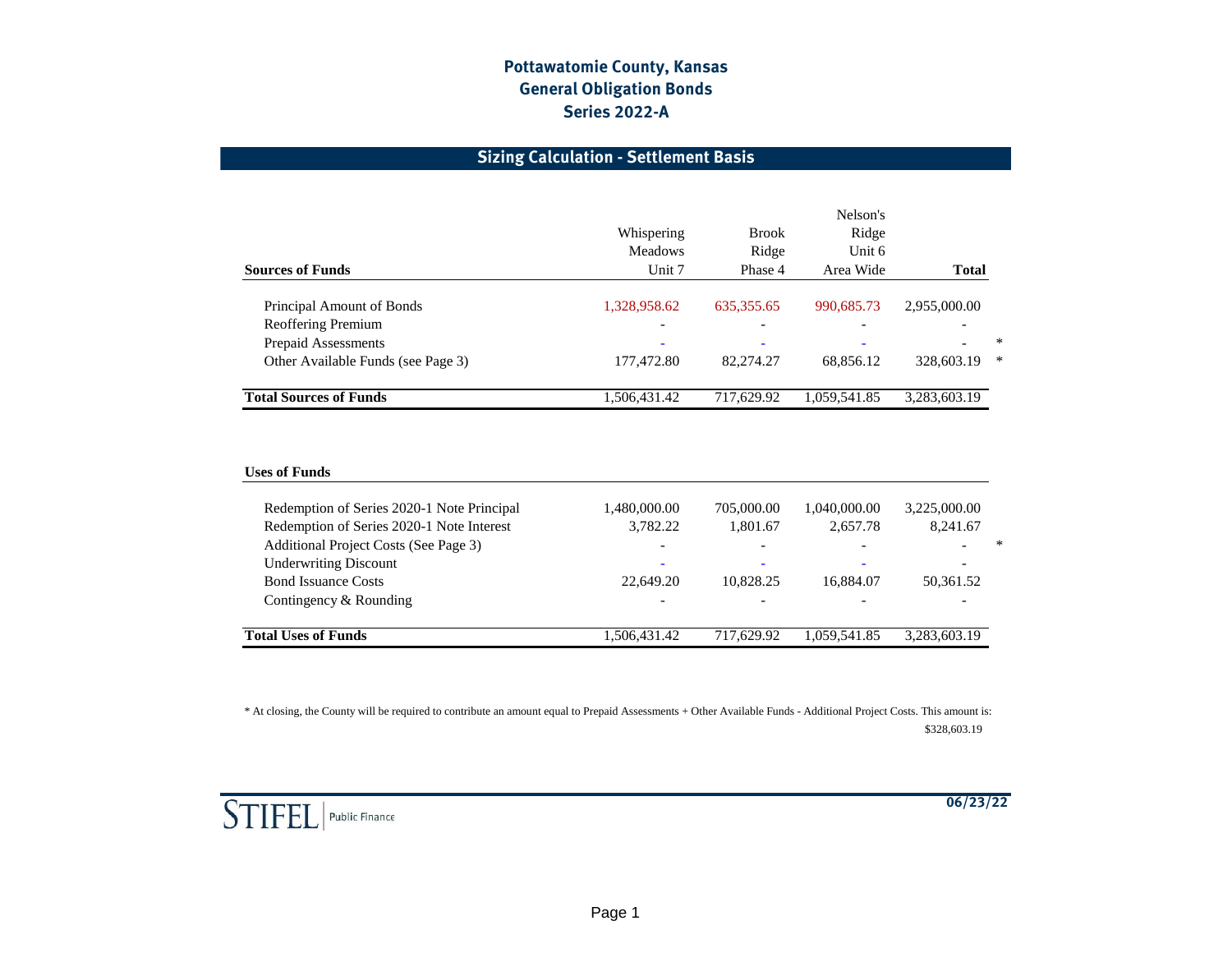## **Sizing Calculation - Project Cost Basis**

| <b>Sources of Funds</b>       | Whispering<br>Meadows<br>Unit 7<br>Water | Whispering<br>Meadows<br>Unit 7<br>Sewer | Whispering<br><b>Meadows</b><br>Unit 7<br>Street | <b>Brook</b><br>Ridge<br>Phase 4<br>Water | <b>Brook</b><br>Ridge<br>Phase 4<br>Sewer | <b>Brook</b><br>Ridge<br>Phase 4<br><b>Street</b> | Nelson's<br>Ridge<br>Unit 6<br>Area Wide<br>Storm | Nelson's<br>Ridge<br>Unit 6<br>Area Wide<br>Sanitary | Total                    |
|-------------------------------|------------------------------------------|------------------------------------------|--------------------------------------------------|-------------------------------------------|-------------------------------------------|---------------------------------------------------|---------------------------------------------------|------------------------------------------------------|--------------------------|
| Principal Amount of Bonds     | 173,458.31                               | 932.199.84                               | 223,300.47                                       | 76.168.52                                 | 432,378.86                                | 126,808.27                                        | 551.512.91                                        | 439,172.82                                           | 2,955,000.00             |
| Prepaid Assessments           |                                          |                                          |                                                  | $\overline{\phantom{a}}$                  |                                           |                                                   |                                                   |                                                      | $\overline{\phantom{0}}$ |
| <b>Interest Earned</b>        | 44.25                                    | 238.26                                   | 56.99                                            | 20.32                                     | 115.89                                    | 33.91                                             | 6.106.04                                          | 4,861.13                                             | 11,476.79                |
| Premium on Bonds              | -                                        | ۰                                        | ۰                                                | $\overline{\phantom{a}}$                  | ٠                                         |                                                   | -                                                 |                                                      |                          |
| <b>Total Sources of Funds</b> | 173,502.56                               | 932,438.10                               | 223,357.46                                       | 76,188.85                                 | 432,494.74                                | 126,842.18                                        | 557.618.95                                        | 444,033.95                                           | 2.966.476.79             |

### **Uses of Funds**

| <b>Costs Incurred to Date</b>       |                          |            |                          |                          |            |                          |                          |            |              |
|-------------------------------------|--------------------------|------------|--------------------------|--------------------------|------------|--------------------------|--------------------------|------------|--------------|
| Engineering & Inspection            | 28,174.88                | 147,417.70 | 36,468.25                | 12,268.07                | 73,278.75  | 19,652.58                | 99,158.73                | 26,174.78  | 442,593.74   |
| Construction                        | 131.820.49               | 716.310.01 | 169,872.72               | 57,399.00                | 326,646.50 | 97,056.25                | 409,720.50               | 378,954.39 | 2,287,779.86 |
| Note Issuance                       | 1,190.87                 | 6,418.44   | 1,267.30                 | 509.94                   | 2,983.59   | 850.04                   | 8,641.86                 | 7,980.88   | 29,842.92    |
| <b>Interest Paid on Prior Notes</b> | $\overline{\phantom{a}}$ | -          |                          | ٠                        |            | ٠                        | 28,470.94                | 21,105.50  | 49,576.44    |
| <b>County Costs</b>                 | 8,012.37                 | 43,198.99  | 10,571.44                | 3,495.95                 | 20,008.86  | 5,848.04                 | 170.92                   | 370.13     | 91,676.70    |
| Notices & Publications              | 454.07                   | 152.60     | 336.57                   | 601.77                   | 582.00     | 514.51                   | 77.09                    | 285.33     | 3,003.94     |
| Assessment Notices & Publication    | 400.00                   | 400.00     | 400.00                   | 400.00                   | 400.00     | 400.00                   | 500.00                   | 500.00     | 3,400.00     |
| <b>Total Costs to Date</b>          | 170,052.68               | 913,897.74 | 218,916.28               | 74,674.73                | 423,899.70 | 124,321.42               | 546,740.04               | 435,371.01 | 2,907,873.60 |
| <b>Future Costs</b>                 |                          |            |                          |                          |            |                          |                          |            |              |
| <b>Underwriting Discount</b>        |                          |            |                          |                          |            |                          |                          |            |              |
| <b>Bond Issuance</b>                | 2,956.22                 | 15,887.31  | 3,805.67                 | 1,298.13                 | 7,368.95   | 2,161.17                 | 9,399.33                 | 7,484.74   | 50,361.52    |
| Interest Due on 2021-1 Notes        | 493.66                   | 2,653.05   | 635.51                   | 215.99                   | 1,226.09   | 359.59                   | 1,479.58                 | 1,178.20   | 8,241.67     |
| Contingency & Rounding              | $\overline{\phantom{0}}$ |            | $\overline{\phantom{a}}$ | $\overline{\phantom{0}}$ |            | $\overline{\phantom{a}}$ | $\overline{\phantom{a}}$ |            |              |
| <b>Total Future Costs</b>           | 3,449.88                 | 18,540.36  | 4,441.18                 | 1,514.12                 | 8,595.04   | 2,520.76                 | 10,878.91                | 8,662.94   | 58,603.19    |
| <b>Total Uses of Funds</b>          | 173,502.56               | 932,438.10 | 223,357.46               | 76,188.85                | 432,494.74 | 126,842.18               | 557,618.95               | 444,033.95 | 2,966,476.79 |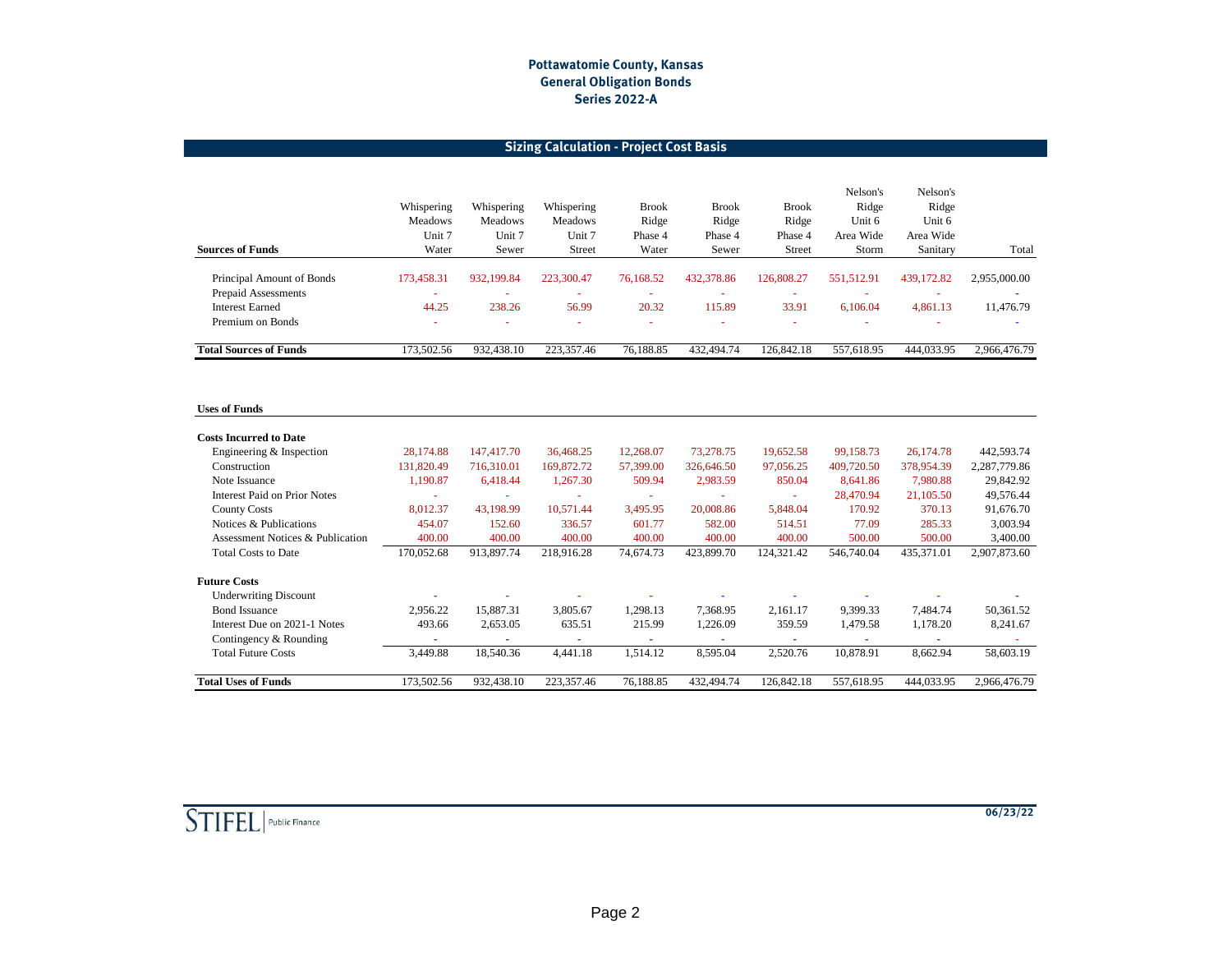# **Calculation of Available Funds**

|                                          | Whispering<br><b>Meadows</b><br>Unit 7 | <b>Brook</b><br>Ridge<br>Phase 4 | Nelson's<br>Ridge<br>Unit 6<br>Area Wide | Total        |
|------------------------------------------|----------------------------------------|----------------------------------|------------------------------------------|--------------|
| Par Amount of Notes Outstanding          | 1,480,000.00                           | 705,000.00                       | 1,040,000.00                             | 3,225,000.00 |
| Net Note Proceeds Received               | 1,480,000.00                           | 705,000.00                       | 1,040,000.00                             | 3,225,000.00 |
| Less Expenditures Paid to Date:          |                                        |                                  |                                          |              |
| Engineering & Inspection                 | 212,060.83                             | 105,199.40                       | 125,333.51                               | 442,593.74   |
| Construction                             | 1,018,003.22                           | 481,101.75                       | 788,674.89                               | 2,287,779.86 |
| Note Issuance                            | 8,876.61                               | 4,343.57                         | 16,622.74                                | 29,842.92    |
| <b>Interest Paid on Prior Notes</b>      |                                        |                                  | 49,576.44                                | 49,576.44    |
| <b>County Costs</b>                      | 61,782.80                              | 29,352.85                        | 541.05                                   | 91,676.70    |
| Notices & Publications                   | 943.24                                 | 1,698.28                         | 362.42                                   | 3,003.94     |
| Total                                    | 1,301,666.70                           | 621,695.85                       | 981,111.05                               | 2,904,473.60 |
| <b>Remaining Note Proceeds</b>           | 178,333.30                             | 83,304.15                        | 58,888.95                                | 320,526.40   |
| Other Revenues (Expenses)                |                                        |                                  |                                          |              |
| <b>Interest Earned</b>                   | 339.50                                 | 170.12                           | 10,967.17                                | 11,476.79    |
| <b>Future Notices &amp; Publications</b> | (1,200.00)                             | (1,200.00)                       | (1,000.00)                               | (3,400.00)   |
| <b>Total Other Revenue (Expenses)</b>    | (860.50)                               | (1,029.88)                       | 9,967.17                                 | 8,076.79     |
| <b>Available Funds</b>                   | 177,472.80                             | 82,274.27                        | 68,856.12                                | 328,603.19   |

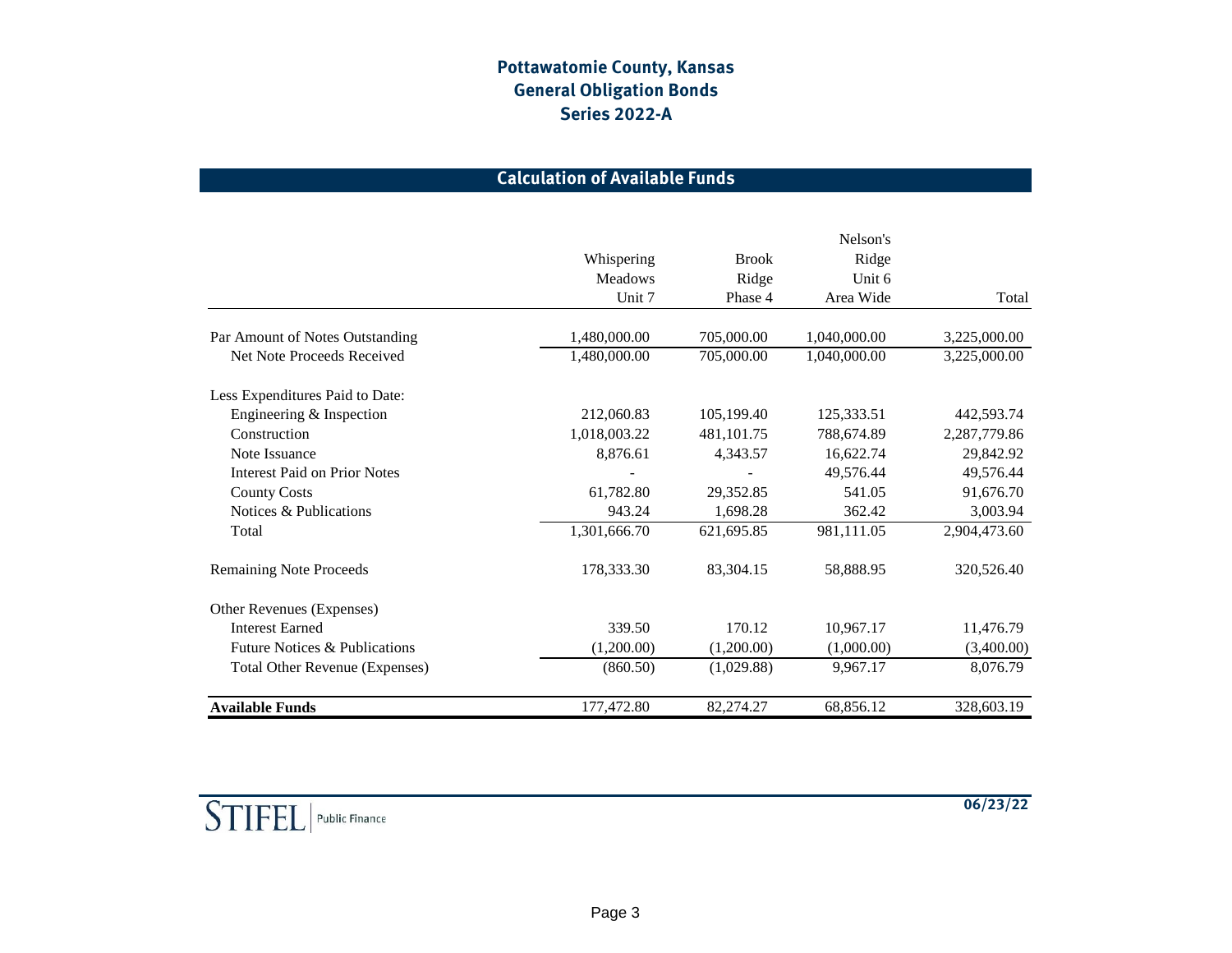# **Temporary Notes Redemption Information - Series 2021-1**

|                                          |               |               |         |                    |                  | Cost to Redeem                       |              |   |
|------------------------------------------|---------------|---------------|---------|--------------------|------------------|--------------------------------------|--------------|---|
| Project Name                             | Dated<br>Date | Par<br>Amount | Rate    | Redemption<br>Date | Principal<br>Due | <b>Interest Due</b><br>at Redemption | Total        |   |
| Whispering Meadows Unit 7                | 9/23/2021     | 1.480.000.00  | 0.250\% | 10/1/2022          | 1.480.000.00     | 3,782.22                             | 1,483,782.22 | ∗ |
| Brook Ridge Phase 4                      | 9/23/2021     | 705,000.00    | 0.250\% | 10/1/2022          | 705,000.00       | 1,801.67                             | 706,801.67   | ∗ |
| Nelson's Ridge Unit 6 Area Wide          | 9/23/2021     | 1.040.000.00  | 0.250\% | 10/1/2022          | 1.040.000.00     | 2,657.78                             | 1,042,657.78 | ∗ |
| Irvine Acres Unit 2                      | 9/23/2021     | 2,210,000.00  | 0.250\% | 10/1/2022          | 2,210,000.00     | 5,647.78                             | 2,215,647.78 |   |
| Nelson's Ridge Unit 6 Phase 2            | 9/23/2021     | 1.375.000.00  | 0.250\% | 10/1/2022          | 1,375,000.00     | 3,513.89                             | 1,378,513.89 |   |
| Willow Glen Unit 1                       | 9/23/2021     | 1,130,000.00  | 0.250\% | 10/1/2022          | 1.130.000.00     | 2,887.78                             | 1,132,887.78 |   |
| <b>Total</b>                             |               | 7,940,000.00  |         |                    | 7,940,000.00     | 20,291.11                            | 7,960,291.11 |   |
| Amount to be Redeemed with Bond Proceeds |               |               |         |                    | 3.225,000.00     | 8.241.67                             | 3,233,241.67 |   |

\* To be bonded. Funds to retire notes for other projects will be provided by the sale of the County's General Obligation Temporary Notes, Series 2022-1.